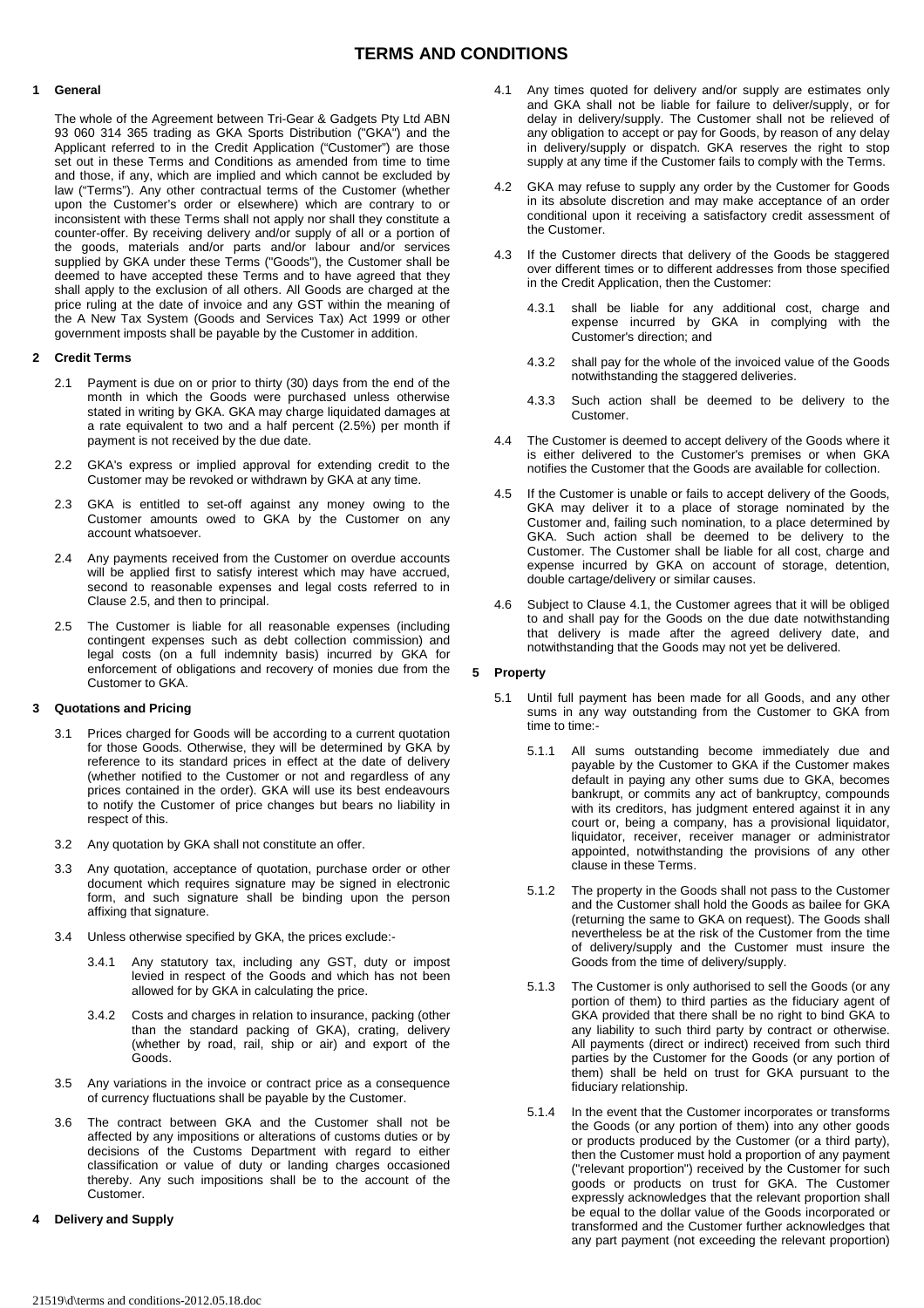received by the Customer for such goods or products is received as payment first of the relevant proportion.

- 5.1.5 GKA is irrevocably authorised to enter any premises where the Goods are kept, and to use the name of the Customer and to act on its behalf, if necessary, to recover possession of the Goods without liability for trespass or any resulting damage.
- 5.2 In addition to any lien to which GKA may, by statute or otherwise, be entitled, GKA shall in the event of the Customer's insolvency, bankruptcy or winding up, be entitled to a general lien over all property or goods belonging to the Customer in GKA>'s possession (although all or some of such property or goods may have been paid) for the unpaid price of any Goods sold or delivered to the Customer under this or any other contract.

## **6 Availability of Stock**

Any order that cannot be fulfilled on its receipt will automatically be back ordered and processed when stock becomes available unless the Customer specifically marks its order, "Do Not Back Order" or the Customer notifies GKA in writing within seven (7) days of receipt of the notification that the Goods have been placed on backorder. Deliveries at any time are subject to availability of stock and GKA will not be liable for any loss or damage due to product unavailability.

### **7 Restrictions**

- 7.1 The Customer acknowledges and accepts that GKA sells its goods only through persons who have been authorised by GKA to sell specific product categories at specific locations and who comply with GKA's Terms and Conditions.
- 7.2 Under no circumstances may the Customer sell Goods through the Internet or the mail without prior written authorisation from GKA.
- 7.3 The Customer is prohibited from selling Goods on the international market without the express written consent of GKA.
- 7.4 GKA does not grant to the Customer the exclusive rights to sell its Goods. GKA reserves the right to authorise and/or supply additional retailers in any market area that it deems necessary to adequately cover the market.

#### **8 Freight**

Subject to Clause 3.4 and unless otherwise agreed, GKA will procure the delivery/supply by the least expensive route and carrier to all points. If the purchaser chooses a route or carrier with a higher charge than that chosen by GKA, GKA will charge the difference to the Customer.

# **9 Returns, Cancellations and Claims**

- 9.1 The Customer shall not return any Goods to GKA without obtaining prior authorisation from GKA. No returns will be accepted unless a copy of the relevant invoice is enclosed with the returned Goods. A list of the Goods returned including product descriptions, quantity, date of return and the Customer's name and address must also be enclosed. Freight charges must be paid by the Customer. All Goods must be returned in the original packaging and the Customer shall be responsible for all damage incurred during return shipment. A credit note will be issued by GKA only after Goods returned are either collected by GKA's authorised representative or agent or returned to it by the Customer as set out above. The Customer shall not deduct the amount of any anticipated credit from any payment due to GKA but must await receipt of a credit note.
- 9.2 All goods returned must be of merchantable and reasonable quality such that the goods are complete in their original packaging, not shop-soiled, are not price ticketed and are still listed in the current price list.
- 9.3 If GKA accepts the return of any Goods that have been ordered, GKA may charge the Customer fifteen per cent (15%) of the invoice price as a handling fee with freight costs and risk remaining the responsibility of the Customer.
- 9.4 No cancellations or partial cancellation of an order by the Customer shall be accepted by GKA unless it has first consented in writing to such cancellation or partial cancellation and unless a cancellation charge has been paid which, as determined by GKA, will indemnify GKA against all loss, without limitation.

Cancellation will not be accepted on goods that are not regular stock which are in the process of manufacture or ready for shipment.

- 9.5 All complaints, claims, or notification of lost Goods, incomplete Goods, Goods damaged in transit or Goods that do not comply with the Customer's purchase order must be submitted by the Customer to GKA in writing within seven (7) business days of the date of the invoice rendered for the supply of the Goods. Otherwise, the Customer shall be deemed to have accepted the Goods and shall not refuse to pay for the Goods on the basis that they were lost, incomplete, damaged in transit, or do not comply with the Customer's purchase order.
- 9.6 Where GKA has received a complaint, claim or notification of lost Goods in accordance with Clause 0 and such complaint, claim or notification is not disputed, GKA will arrange for the collection of Goods that were damaged in transit or do not comply with the Customer's purchase order and the delivery of replacement or lost Goods at GKA's expense.

### **10 Personal Property Security Interest**

- 10.1 The Customer grants GKA a Security Interest in the Goods (supplied as Commercial Property, more particularly described as Other Goods) and their Proceeds to secure the obligation of the Customer to pay the purchase price of the Goods and any other obligations of the Customer to GKA under this contract (together the "Indebtedness") and, where the Goods and/or Proceeds are not readily identifiable and/or traceable or their recoverable value is insufficient to pay the Indebtedness, the security interest shall also extend to all the Goods present and after acquired by the Customer, of which the Goods form part, to the extent required to secured the Indebtedness.
- 10.2 As and when required by GKA the Customer shall, at its own expense, provide all reasonable assistance and relevant information to enable GKA to register a Financing Statement or a Financing Change Statement and generally to obtain, maintain, register and enforce GKA's Security Interest in respect of the Goods and their Proceeds in accordance with the Personal Property Securities Act 2009 ("PPSA").
- 10.3 GKA may at any time register a financing statement or financing change statement in respect of a Security Interest (including any Purchase Money Security Interest). The Customer waives any right to receive notice in relation to any registration on the register of a Security Interest in respect of the Goods.
- 10.4 The Customer shall not change its name or details without first notifying GKA of the new name or details at least 7 days before the change takes effect.
- 10.5 The Customer warrants that the Goods are not purchased for personal, domestic or household purposes.
- 10.6 Notwithstanding any reference to a particular invoice/order, where any sum remains outstanding by the Customer on more than one invoice/order, any payments received from the Customer shall be deemed to be made by the Customer and applied by GKA in the following order (unless GKA otherwise determines):
	- 10.6.1 To any obligation owed by the Customer to GKA which is unsecured, in the order in which the obligations were incurred;
	- 10.6.2 To any obligations that are secured, but not by a Purchase Money Security Interest, in the order in which those obligations were incurred;
	- 10.6.3 To obligations that are secured by a Purchase Money Security Interest, in the order in which those obligations were incurred.
- 10.7 Until the Customer has paid all money owing to GKAe the Customer shall at all times ensure that:
	- 10.7.1 All Goods, while in the Customer's possession, can be readily identified and distinguished, and/or
	- 10.7.2 All Proceeds (in whatever form) that the Customer received from the sale of any of the goods are readily identifiable and traceable.